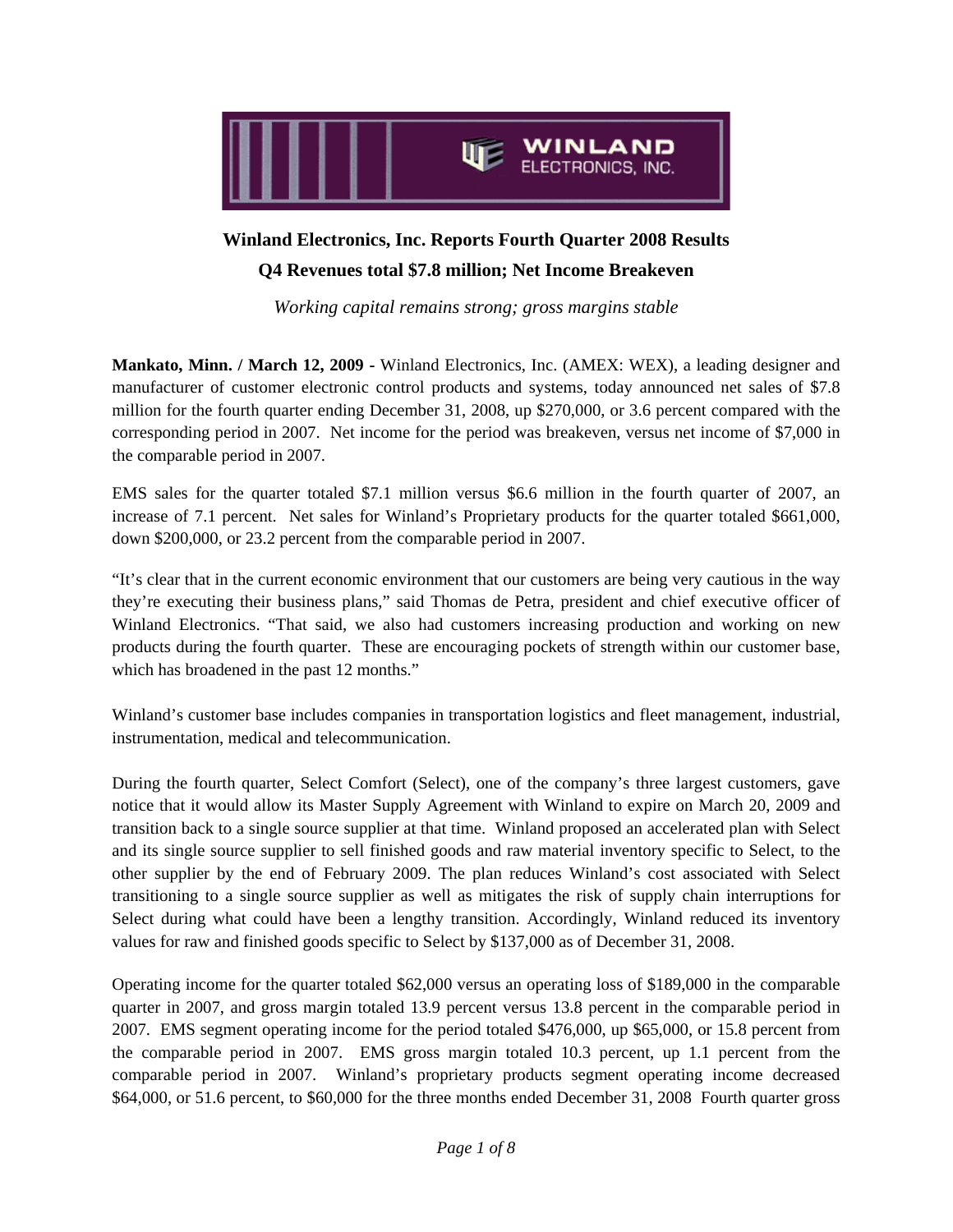margin for the Company's proprietary products was 41.5 percent versus 49.8 percent in the comparable period in 2007.

"In today's business climate, customers appreciate greater flexibility and higher service levels from their suppliers," de Petra said. "These customer expectations line up well with multiple operational improvement programs we began earlier in the year. These programs not only improved operational performance for our customers, but enabled us to reduce warranty expense and obsolete inventory expense by nearly \$1 million in 2008 compared to 2007."

# **Twelve-Month Results**

Net sales for the 12 months ended December 31, 2008 totaled \$28.7 million, down \$6.1 million, or 17.5 percent, versus the comparable period in 2007. EMS net sales declined 20 percent or \$6.3 million to \$25.3 million during 2008, compared to a year ago. The positive impact of \$2.8 million of existing customer growth, \$964,000 of new medical customer sales and design engineering projects are being offset by the combined effect of declining orders from two of our three largest customers during 2008 totaling \$5.6 million, and the lack of approximately \$4.3 million of sales which occurred in 2007 from two customers whose expectations and business management systems did not align well with our value proposition. Proprietary Products net sales rose 6.7 percent to \$3.4 million a \$211,000 increase compared to a year ago. Sales to our largest distributor were up \$266,000 compared to 2007.

The Company reported a net loss of \$1.0 million, or \$0.28 per basic and diluted share for the 12 months ended December 31, 2008 versus a \$263,000 net loss, or \$0.07 per basic and diluted share, in the comparable period in period in 2007. The current year's loss was driven by a \$6.1 million decrease in net sales compared to a year ago. Under-utilization of manufacturing fixed costs due to lower sales was the primary reason for the full-year loss.

The Company reported a full-year operating loss of \$1.0 million versus an operating loss of \$620,000 for the 12 months ended December 31, 2007. Gross margin percentages of 12.2 percent for the 12 months ended December 31, 2008 were modestly higher than the 12.1 percent reported in 2007.

The Company's EMS segment operating income totaled \$1.1 million for the 12 months ended December 31, 2008, down \$660,000, or 37.5 percent, from the prior year. EMS gross margin was 7.3 percent versus 7.8 percent in 2007.

Winland's proprietary products segment operating income decreased \$173,000 for the 12 months ended December 31, 2008, to \$127,000, versus a year ago. Increased manufacturing costs resulted in gross margin of 40.7 percent for the 12 months ended December 31, 2008 versus 50.9 percent in the prior year.

### **Backlog**

As of December 31, 2008, OEM customers have submitted purchase orders for an aggregate value of \$12.6 million for delivery during 2009. Our sales backlog at year-end reflects the reduction in visibility by certain customers on their business's due to the economy.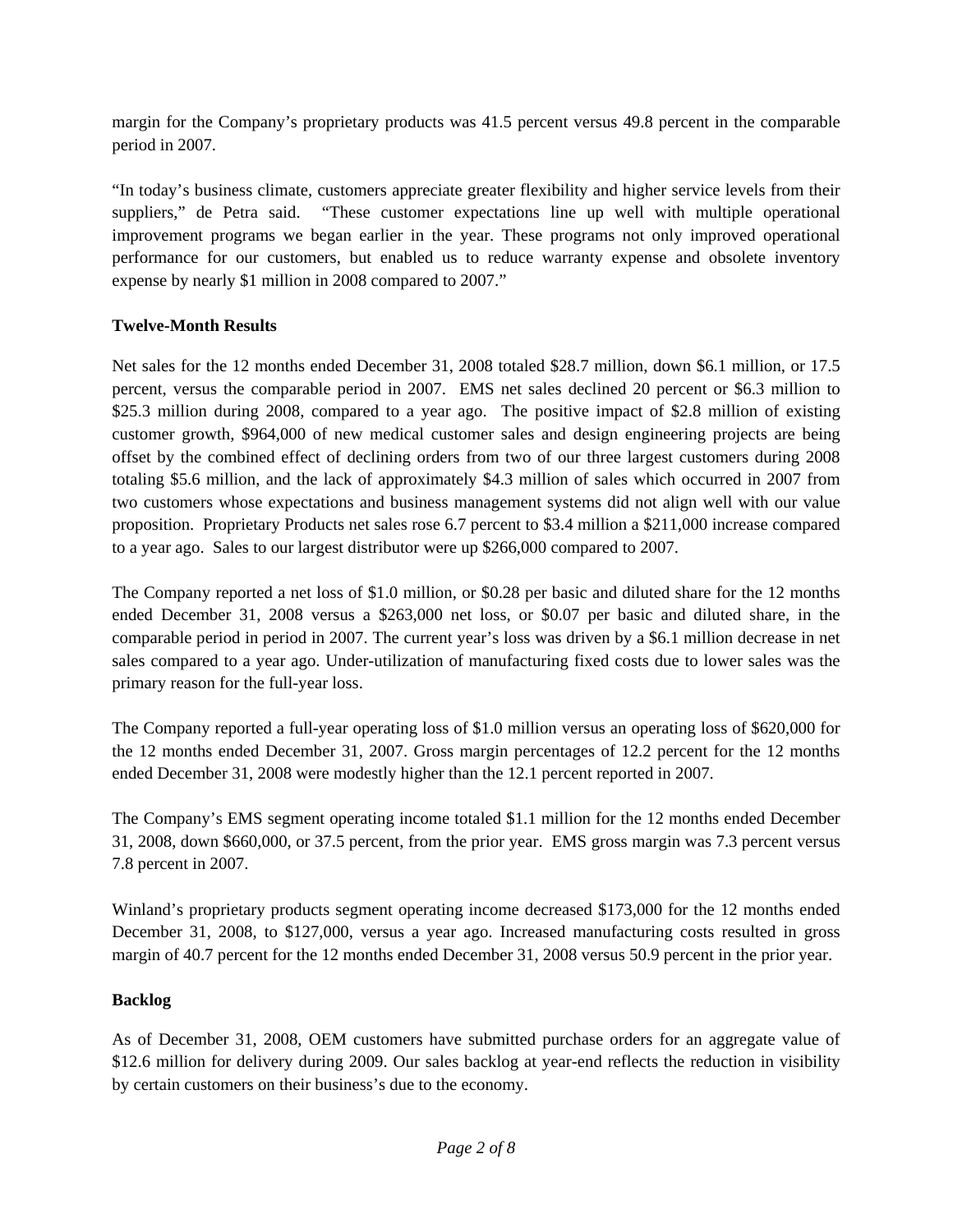"Toward year-end, we experienced some deterioration in new orders with several customers that were scaling back expectations, and as we worked off orders from one customer that was phasing out," de Petra said. "It's important to note, however, that during the first two months of 2009 we have added approximately \$2.5 million to our backlog, the result of new orders from both existing and new customers.

Management will host a conference call and webcast to discuss its fourth quarter and fiscal year 2008 results on Thursday, March 12, 2009, at 3:30 p.m. CT / 4:30 p.m. ET.

# **Call Details:**

Date: Thursday, March 12, 2009 Time: 3:30 p.m. CT / 4:30 p.m. ET Call name: Winland Electronics Fourth Quarter and Fiscal 2008 conference call Dial-in number: (877) 407-7184 (U.S.); (201) 689-8845 (International)

# **Call Replay:**

A replay of the conference call will be available from 5:00 p.m. CT / 6:00 p.m. ET on Thursday, March 12, 2009 through Thursday, March 19, 2009. To access the replay, call (877) 660-6853 (U.S.); (201) 612-7415 (international) using Account #: 336 and Conference ID #: 314252.

### **Web Cast:**

Winland will also host a webcast of the conference call on-line at www.winland.com. The webcast will be available until Thursday, April 9, 2009 on either web site. To access the web cast, you will need to have the Windows Media Player on your desktop. For a free download of the Media Player, visit http://www.windowsmedia.com/mediaguide/Downloads.

### **About Winland Electronics**

Winland Electronics is an electronic manufacturing services (EMS) company, providing product development and manufacturing expertise and innovation for more than 20 years. Winland also markets proprietary products for the security/industrial marketplace. Winland's product development offerings include program management, analog circuit design, digital circuit design, printed circuit board design and embedded software design. Winland differentiates itself from the contract manufacturer competition with its integrated product development and manufacturing services to offer end-to-end product launch capability, including design for manufacturability, design for testability, transition to manufacturing and order fulfillment. Winland's core competency is delivering time-to-market through superior program management, experience, integrated development processes, and cross-functional teams. Winland Electronics is based in Mankato, MN.

CONTACT: Thomas J. de Petra Jan W. Drymon (507) 625-7231 (612) 317-2881

President, CEO The Carideo Group, Inc. jan@carideogroup.com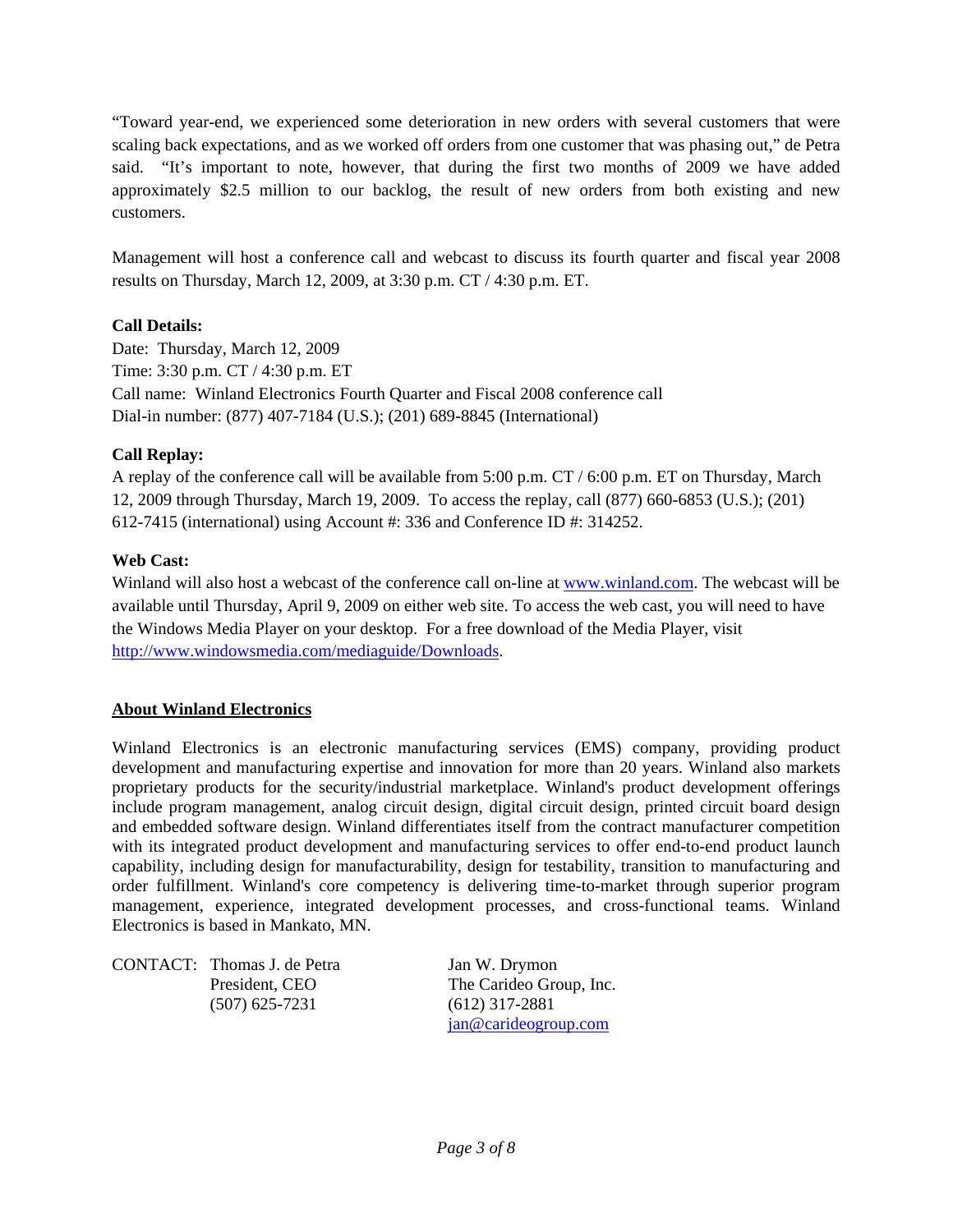#### **Cautionary Statements**

Certain statements contained in this press release and other written and oral statements made from time to time by the Company do not relate strictly to historical or current facts. As such, they are considered forward-looking statements, which provide current expectations or forecasts of future events. The statements included in this release with respect to the following matters are forward looking statements; (i) that it is an encouraging pocket of strength within the Company's customer base due to the fact that the Company has had customers increasing production and working on new products during the fourth quarter; (ii) that the Company's operational changes that were undertaken during 2008 will continue to favorably impact the Company's financial performance, that these changes will be sustainable and will improve on-time delivery, quality and customer retention. These statements involve a variety of risks and uncertainties, known and unknown, including among other risks that (i) that there will not be a positive impact on the Company due to the fact that it has had customers increasing production and working on new products during the fourth quarter; and (ii) that our operational changes will not favorably impact the Company's financial performance, and that such changes will not be sustainable and will improve ontime delivery, quality and customer retention. Consequently, no forward-looking statement can be guaranteed and actual results may vary materially.

-Tables Follow-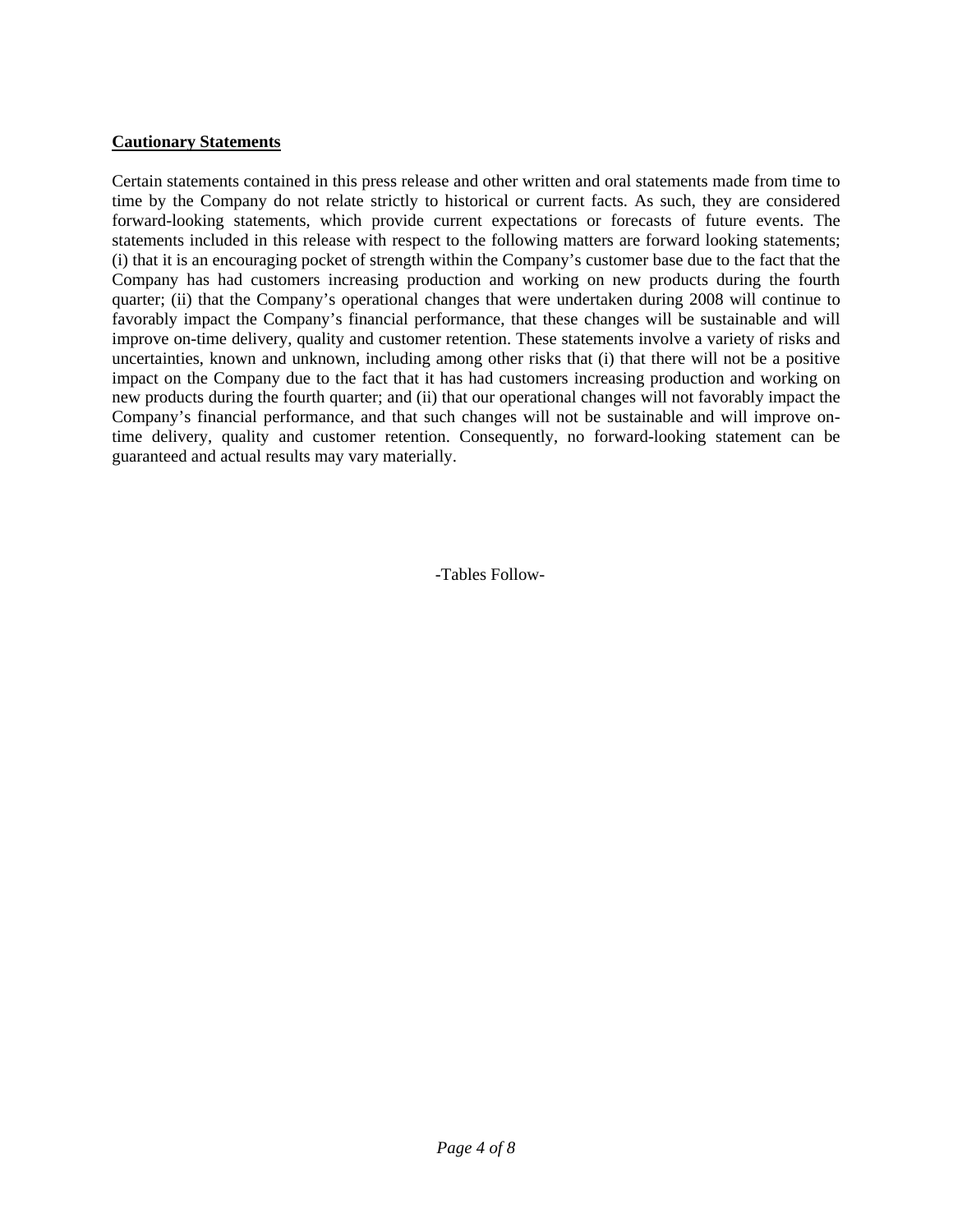#### (In Thousands, Except Share Data) **Winland Electronics, Inc. Condensed Balance Sheets December 31, 2008 and 2007**

|                                                              | December 31, |        |               |        |  |  |  |
|--------------------------------------------------------------|--------------|--------|---------------|--------|--|--|--|
| <b>Assets</b>                                                |              | 2008   |               | 2007   |  |  |  |
| <b>Current Assets</b>                                        |              |        |               |        |  |  |  |
| Cash and cash equivalents                                    | \$           | 356    | S             | 1,152  |  |  |  |
| Accounts receivable, less allowance for doubtful accounts of |              |        |               |        |  |  |  |
| \$127 in 2008 and \$25 in 2007                               |              | 3,901  |               | 3,436  |  |  |  |
| Refundable income taxes                                      |              | 595    |               | 389    |  |  |  |
| Inventories                                                  |              | 4,337  |               | 4,708  |  |  |  |
| Prepaid expenses and other assets                            |              | 231    |               | 253    |  |  |  |
| Deferred income taxes                                        |              |        |               | 400    |  |  |  |
| <b>Total current assets</b>                                  |              | 9,420  |               | 10,338 |  |  |  |
| Property and Equipment, at cost                              |              | 12,112 |               | 11,827 |  |  |  |
| Less accumulated depreciation                                |              | 7,201  |               | 6,410  |  |  |  |
| Total property and equipment, net                            |              | 4,911  |               | 5,417  |  |  |  |
| <b>Total assets</b>                                          |              | 14,331 | $\mathcal{S}$ | 15,755 |  |  |  |
| <b>Liabilities and Stockholders' Equity</b>                  |              |        |               |        |  |  |  |
| <b>Current Liabilities</b>                                   |              |        |               |        |  |  |  |
| Current maturities of long-term debt                         | \$           | 392    | \$            | 512    |  |  |  |
| Accounts payable                                             |              | 2,457  |               | 1,729  |  |  |  |
| Accrued liabilities:                                         |              |        |               |        |  |  |  |
| Compensation                                                 |              | 446    |               | 733    |  |  |  |
| Other                                                        |              | 121    |               | 379    |  |  |  |
| <b>Total current liabilities</b>                             |              | 3,416  |               | 3,353  |  |  |  |
| Long-Term Liabilities                                        |              |        |               |        |  |  |  |
| Long-term debt, less current maturities                      |              | 1,079  |               | 1,471  |  |  |  |
| Deferred income taxes                                        |              |        |               | 282    |  |  |  |
| Deferred revenue                                             |              | 130    |               | 138    |  |  |  |
| Other long term tax liabilities                              |              | 129    |               | 129    |  |  |  |
| <b>Total long-term liabilities</b>                           |              | 1,338  |               | 2,020  |  |  |  |
| <b>Total liabilities</b>                                     |              | 4,754  |               | 5,373  |  |  |  |
| Stockholders' Equity                                         |              |        |               |        |  |  |  |
| Common stock                                                 |              | 37     |               | 36     |  |  |  |
| Additional paid-in capital                                   |              | 4,913  |               | 4,691  |  |  |  |
| Retained earnings                                            |              | 4,627  |               | 5,655  |  |  |  |
| <b>Total stockholders' equity</b>                            |              | 9,577  |               | 10,382 |  |  |  |
| Total liabilities and stockholders' equity                   | \$           | 14,331 | \$            | 15,755 |  |  |  |

 $\begin{array}{c} \hline \end{array}$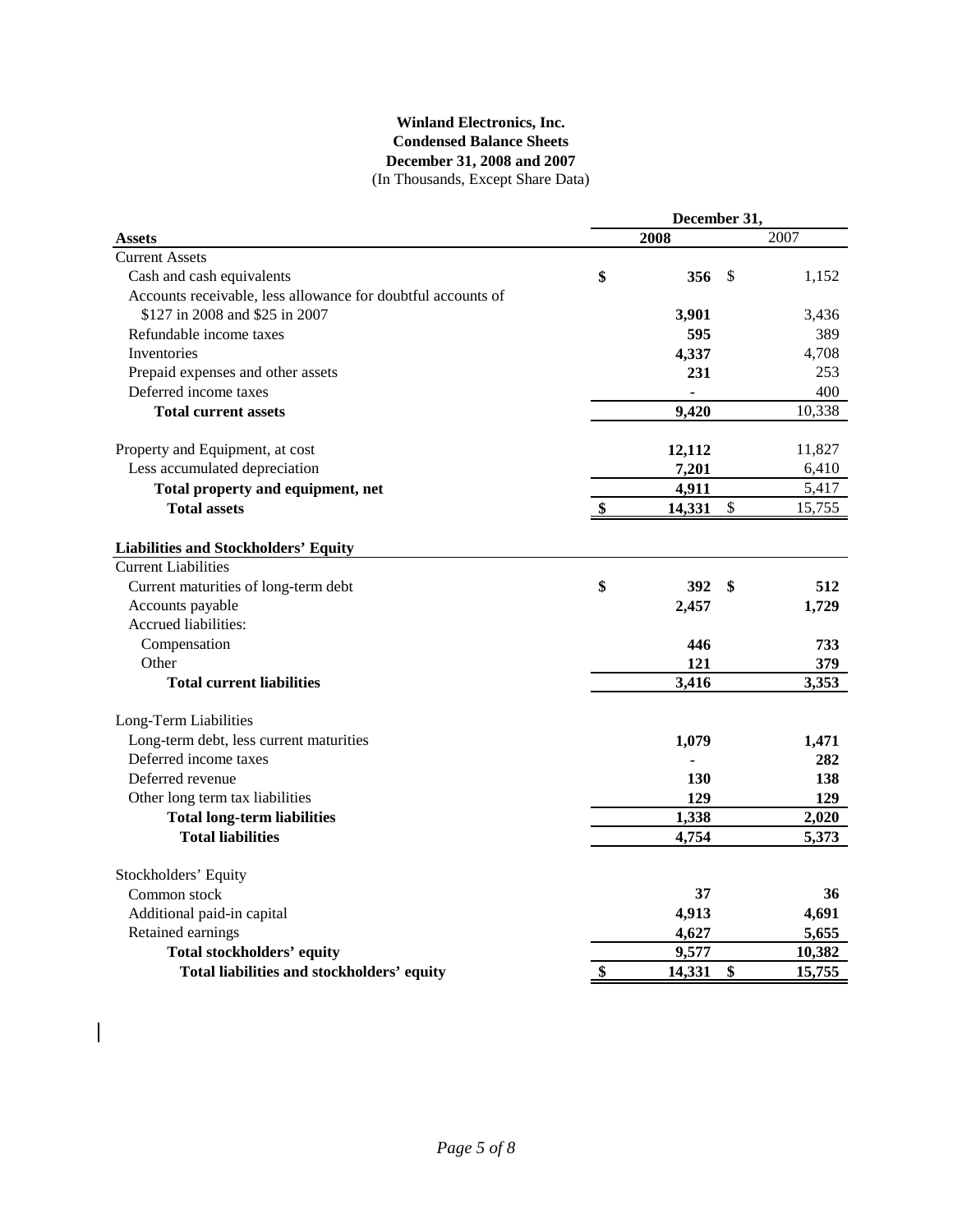# **Winland Electronics, Inc. Condensed Statements of Operations**

(In Thousands, Except Share Data)

|                                                       | For the three months ended |              |    | For the years ended |              |           |    |           |  |
|-------------------------------------------------------|----------------------------|--------------|----|---------------------|--------------|-----------|----|-----------|--|
|                                                       |                            | December 31, |    |                     | December 31, |           |    |           |  |
|                                                       |                            | 2008         |    | 2007                |              | 2008      |    | 2007      |  |
| Net sales                                             | \$                         | 7,763        | \$ | 7,492               | \$           | 28,665    | \$ | 34,746    |  |
| Cost of sales                                         |                            | 6,687        |    | 6,294               |              | 25,175    |    | 30,452    |  |
| <b>Gross profit</b>                                   |                            | 1,076        |    | 1,198               |              | 3,490     |    | 4,204     |  |
| Operating expenses:                                   |                            |              |    |                     |              |           |    |           |  |
| General and administrative                            |                            | 474          |    | 724                 |              | 2,243     |    | 2,617     |  |
| Sales and marketing                                   |                            | 399          |    | 472                 |              | 1,392     |    | 1,158     |  |
| Research and development                              |                            | 141          |    | 191                 |              | 872       |    | 1,049     |  |
|                                                       |                            | 1,014        |    | 1,387               |              | 4,507     |    | 4,824     |  |
| <b>Operating income (loss)</b>                        |                            | 62           |    | (189)               |              | (1,017)   |    | (620)     |  |
| Other income (expenses):                              |                            | (24)         |    | 14                  |              | (100)     |    | (172)     |  |
| Income (loss) before income taxes                     |                            | 38           |    | (175)               |              | (1,117)   |    | (792)     |  |
| Income tax benefit (expense)                          |                            | (38)         |    | 182                 |              | 89        |    | 529       |  |
| Net income (loss)                                     | \$                         |              | \$ | $\tau$              | \$           | (1,028)   | \$ | (263)     |  |
| Earnings (loss) per common share:                     |                            |              |    |                     |              |           |    |           |  |
| <b>Basic</b>                                          | \$                         | 0.00         | \$ | 0.00                | \$           | (0.28)    | \$ | (0.07)    |  |
| Weighted-average number of common shares outstanding: |                            |              |    |                     |              |           |    |           |  |
| <b>Basic</b>                                          |                            | 3,649,661    |    | 3,635,446           |              | 3,649,661 |    | 3,615,108 |  |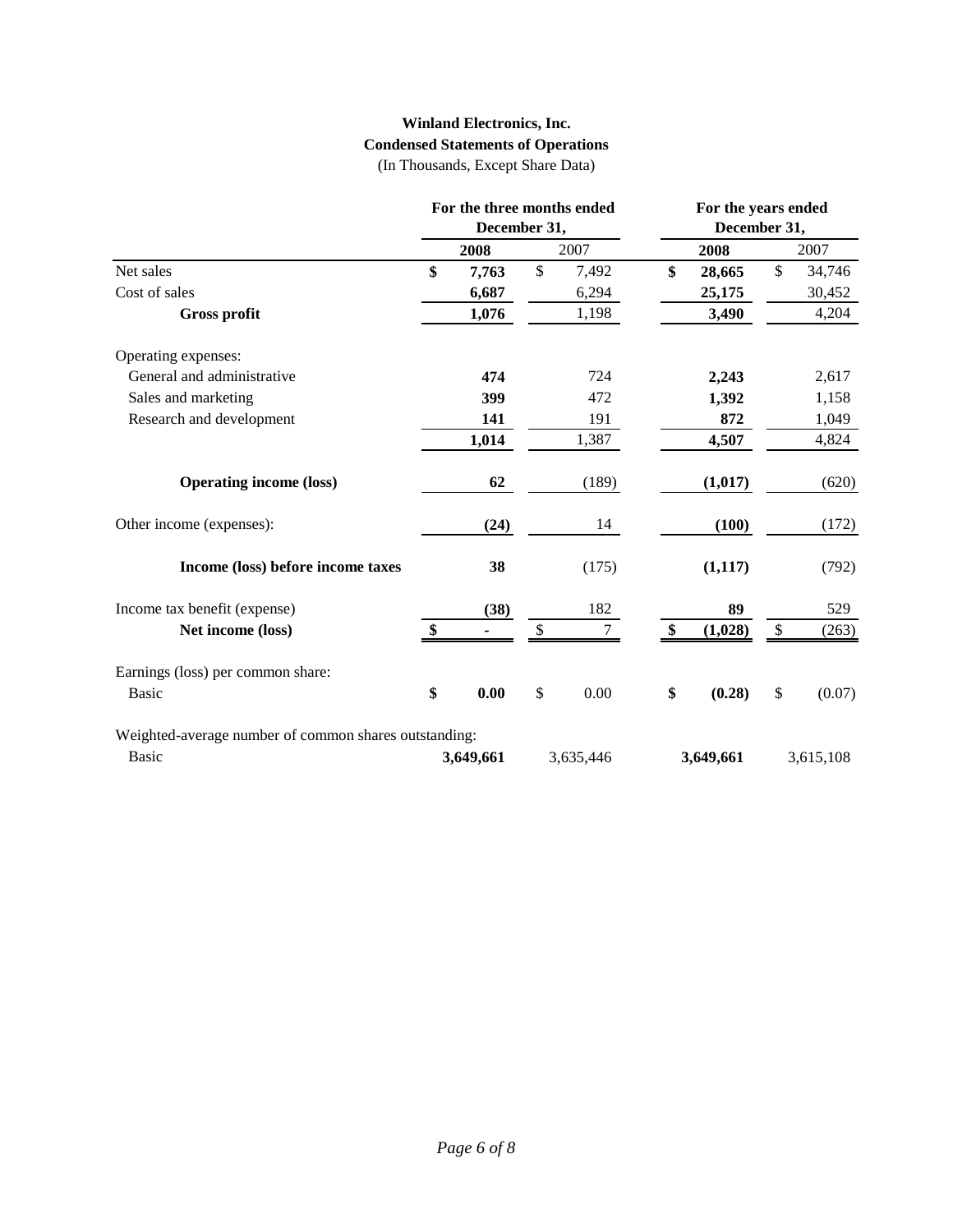#### **WINLAND ELECTRONICS, INC. SEGMENT REPORTING**

| $(S \in \mathbb{R})$ in thousands)               | <b>EMS</b>   | <b>Proprietary</b> | Other         |         | <b>Total</b> |         |  |
|--------------------------------------------------|--------------|--------------------|---------------|---------|--------------|---------|--|
| Three months ended December 31, 2008 (unaudited) |              |                    |               |         |              |         |  |
| Net sales                                        | \$<br>7,102  | \$<br>661          | \$            |         | \$           | 7,763   |  |
| Gross Margin                                     | \$<br>731    | \$<br>274          | \$            |         | \$           | 1,005   |  |
| Operating income (loss)                          | 476          | 60                 |               | (474)   |              | 62      |  |
| Three months ended December 31, 2007 (unaudited) |              |                    |               |         |              |         |  |
| Net sales                                        | \$<br>6,632  | \$<br>861          | \$            |         | \$           | 7,493   |  |
| Gross Margin                                     | \$<br>607    | \$<br>429          | \$            |         | \$           | 1,036   |  |
| Operating income (loss)                          | 411          | 124                |               | (724)   |              | (189)   |  |
| Twelve months ended December 31, 2008            |              |                    |               |         |              |         |  |
| Net sales                                        | \$<br>25,292 | \$<br>3,373        | \$            |         | \$           | 28,665  |  |
| Gross Margin                                     | \$<br>1,834  | \$<br>1,374        | $\mathcal{S}$ |         | \$           | 3,208   |  |
| Operating income (loss)                          | 1,099        | 127                |               | (2,243) |              | (1,017) |  |
| Twelve months ended December 31, 2007            |              |                    |               |         |              |         |  |
| Net sales                                        | \$<br>31,584 | \$<br>3,162        | \$            |         | \$           | 34,746  |  |
| Gross Margin                                     | \$<br>2,454  | \$<br>1,608        | $\mathcal{S}$ |         | \$           | 4,062   |  |
| Operating income (loss)                          | 1,759        | 300                |               | (2,679) |              | (620)   |  |